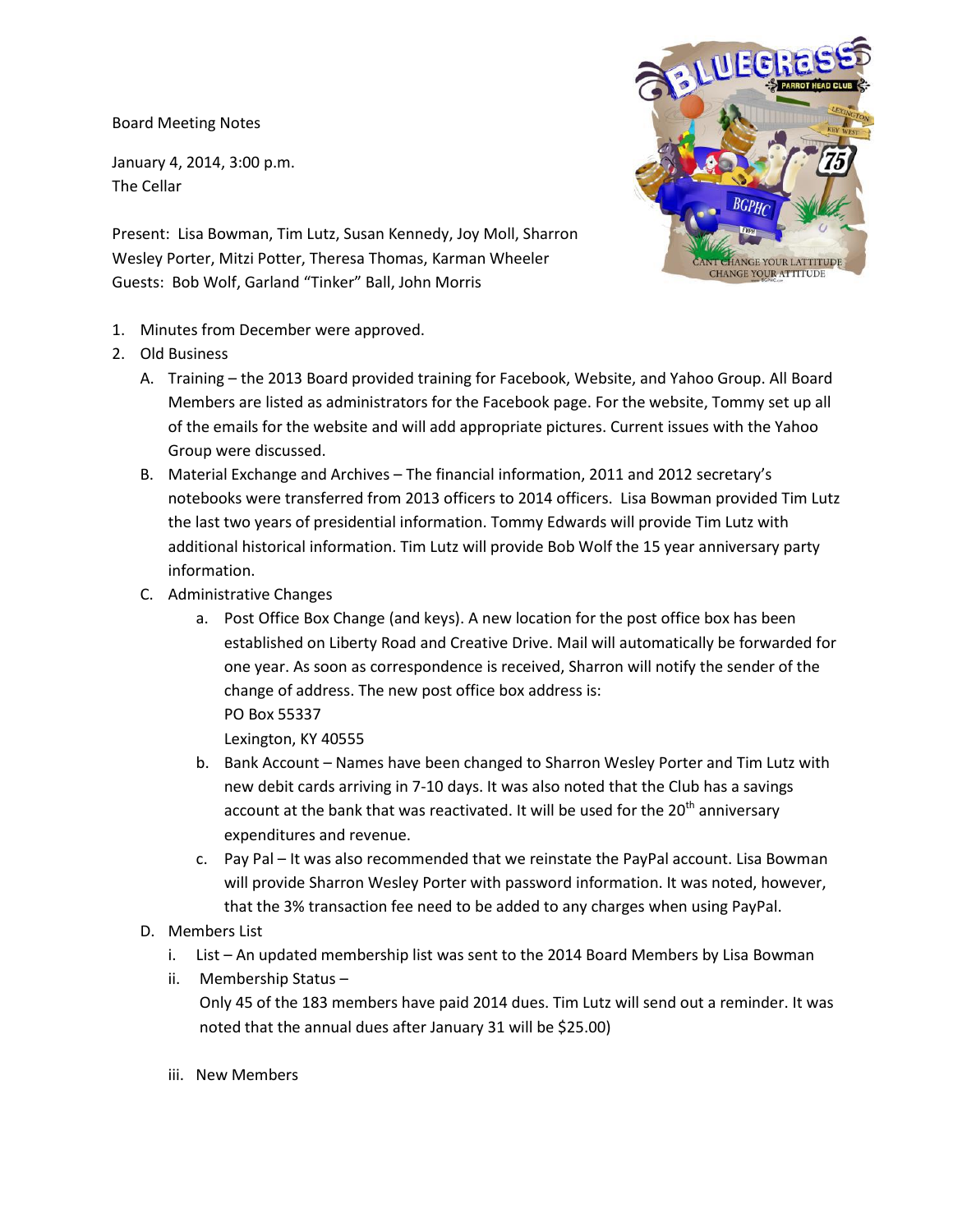Once dues are received, the treasurer will notify the Board and Welcome Ambassador (Tommy Edwards). The Welcome Ambassador will send welcome letter and the vice president will be responsible for ID and web page announcement.

E. Board Meeting Schedule

February 19 at 6:00 p.m. at Spuds

March 20 at 6:00 p.m. at Beer Works.

Remaining meetings will be held the  $2^{nd}$  Thursday of each month at 6:00 p.m.

Charities will alternate between those needing financial resources and those needing supplies

- a. January Piggies for Preemies for Kosair's Neonatal Intensive Care Unit. They serve 30- 40 infants a month from around Kentucky. The pigs will be distributed at the January Happy Hour and General Meeting. Tim Lutz will also provide flyer with additional information.
- b. February and March

February – Karman motioned and Sharron seconded the charity be Special Olympics (sporting equipment). Motion carried. Lisa Bowman will check about donating golf clubs. March – Big Brother/Big Sister. Tim will contact Phil about organizing the charity.

- c. Additional Suggestions Restore – Need volunteers to work in store (four hours). Tim Lutz will contact their representative to see if they will attend our February Board meeting.
- d. Several additional charities were mentioned that the Club has assisted in the past: Toiletries for Hope Center Men's Mission (gloves and underwear)

Veterans – at a local level. Karman will check with Steve Justice

## F. Newsletter

- i. Bowling begins on the  $9<sup>th</sup>$  at 6:30. Still need two more people
- ii. Karman will send Joy the December Board Minutes. She will include a link to them on the web page and attach document to the webpage.
- iii. Joy Moll agreed to be responsible for the monthly newsletters.
- G. Annual Report

Lisa Bowman is working on the annual report due by 1/31.

H. By Laws

After discussion about problems associated with the use of Survey Monkey in current format, the Board agreed to postpone Bylaws proceedings until March. Tim Lutz will contact current election officers to see if they will continue in their role.

I. Logo and Shirts

Tommy Edwards and Tim Lutz are continuing their work on the Club logo Research on potential sources for new logo was not complete. Bumble Bee is unable to take on a project at this time. BCTC's Information Management and Design Program have not been in session.

The current logo was produced by the artist from Washington State based on the Meeting of the Minds Logo he developed. It is based on a five color scheme. Tim Lutz will compare pricing for